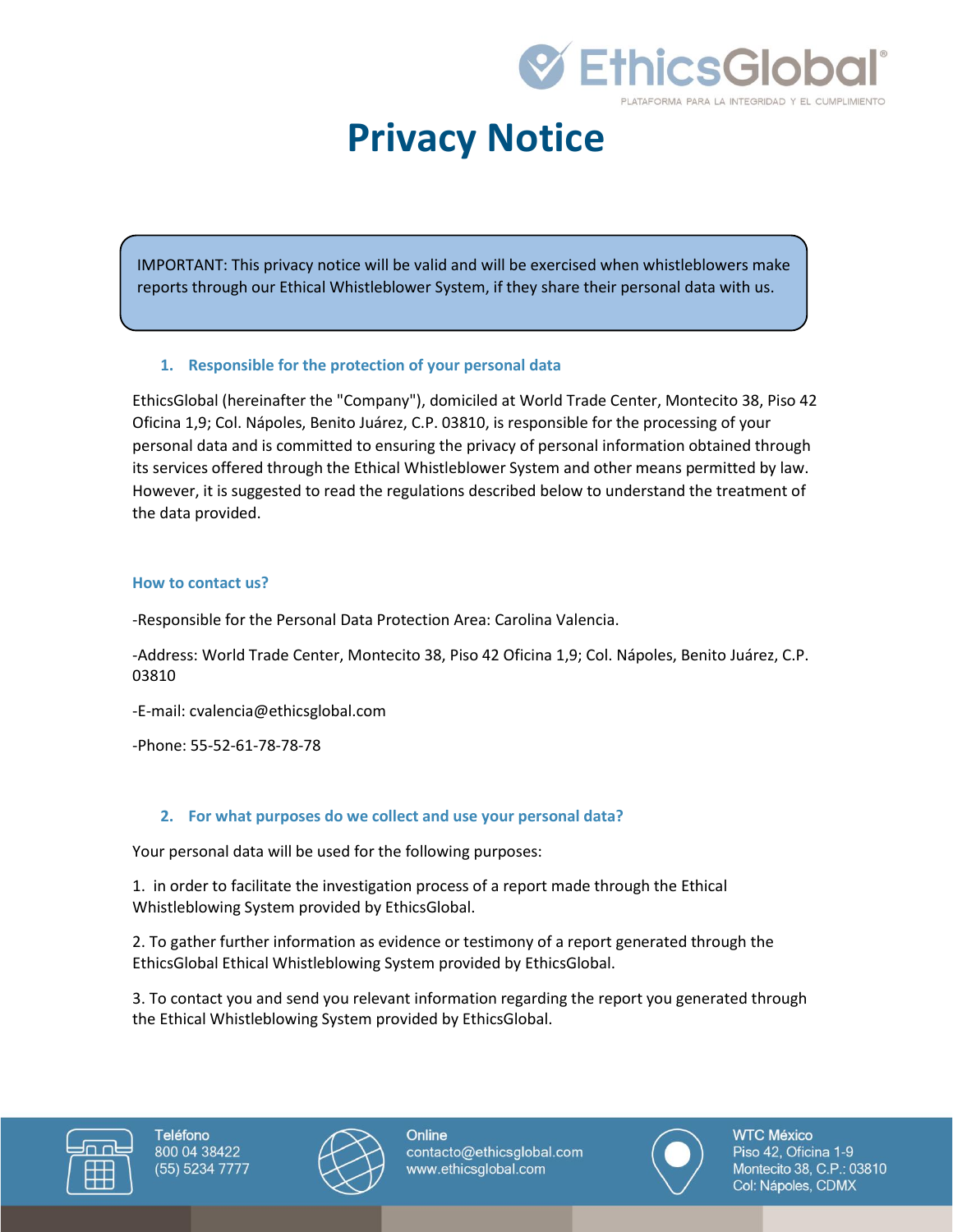

#### **3. What personal data will we collect and where?**

The means offered by EthicsGlobal: the toll free line 800 04 ETHICS (38422) in Mexico (and the 01 800 vanity numbers according to the specifications of each client), the internet sites with EthicsGlobal sub domain and those sites with our clients' own domain, the e-mail addresses requested by our clients, the information gathered via chat or through the Mobile APP or our SMS channel, Whatsapp, as well as all that information sent to World Trade Center, Montecito 38, Piso 42 Oficina 1,9; Col. Nápoles, Benito Juárez, C.P. 03810, constitute communication channels intended to facilitate the reception, process, sending of report, exchange and/or responses of irregular situations that occur in EthicsGlobal's client companies.

Below, we detail the guidelines of the Privacy Policy that governs these media. The entry of the user's personal data through the means indicated and the express acceptance of this Privacy Policy are a necessary requirement to facilitate the contact of the user by EthicsGlobal's clients, so that the clients themselves initiate an investigation and give their corresponding response to their report or complaint through the means indicated provided by EthicsGlobal's Ethical Whistleblower System.

The user who decides to provide his/her personal data declares to know and accept the following:

a) The recipients of the personal data are exclusively EthicsGlobal's clients, who may use the same for the purposes of carrying out the relevant investigations and reports, preparing general statistics, without identifying the user, making inquiries or communicating with the user, all without prejudice to EthicsGlobal's right to keep the user's personal data exclusively for statistical purposes. EthicsGlobal shall not be responsible for the action taken by its clients in response to the report made by the user or the consequences that such action may have for the user, the person who is the subject of the report or any interested third party. In this regard, the informant states that (i) there is no legal relationship whatsoever that binds it to EthicsGlobal, who merely makes available to the client of its clients the report, information, documentation and/or personal data that the user reports and/or provides through any of the means offered by EthicsGlobal. (ii) The personal data will be incorporated to EthicsGlobal's database, being its responsible EthicsGlobal, with address at World Trade Center, Montecito 38, Piso 42 Oficina 1,9; Col. Nápoles, Benito Juárez, C.P. 03810 (iii) The user guarantees and responds in any case for the truthfulness, accuracy, validity, authenticity and certainty of the personal data entered in the means offered by EthicsGlobal (see first paragraph), so it assumes the corresponding responsibility in case they prove to be inaccurate. EthicsGlobal assumes no liability in the event of inaccuracy of any of the data entered by the user in the means offered by EthicsGlobal.

EthicsGlobal. (iv) The user accepts and gives his/her free, express and informed consent for such data to be used for the above-mentioned purposes, and authorizes that such data be processed, stored, collected or transferred.





Online contacto@ethicsglobal.com www.ethicsglobal.com

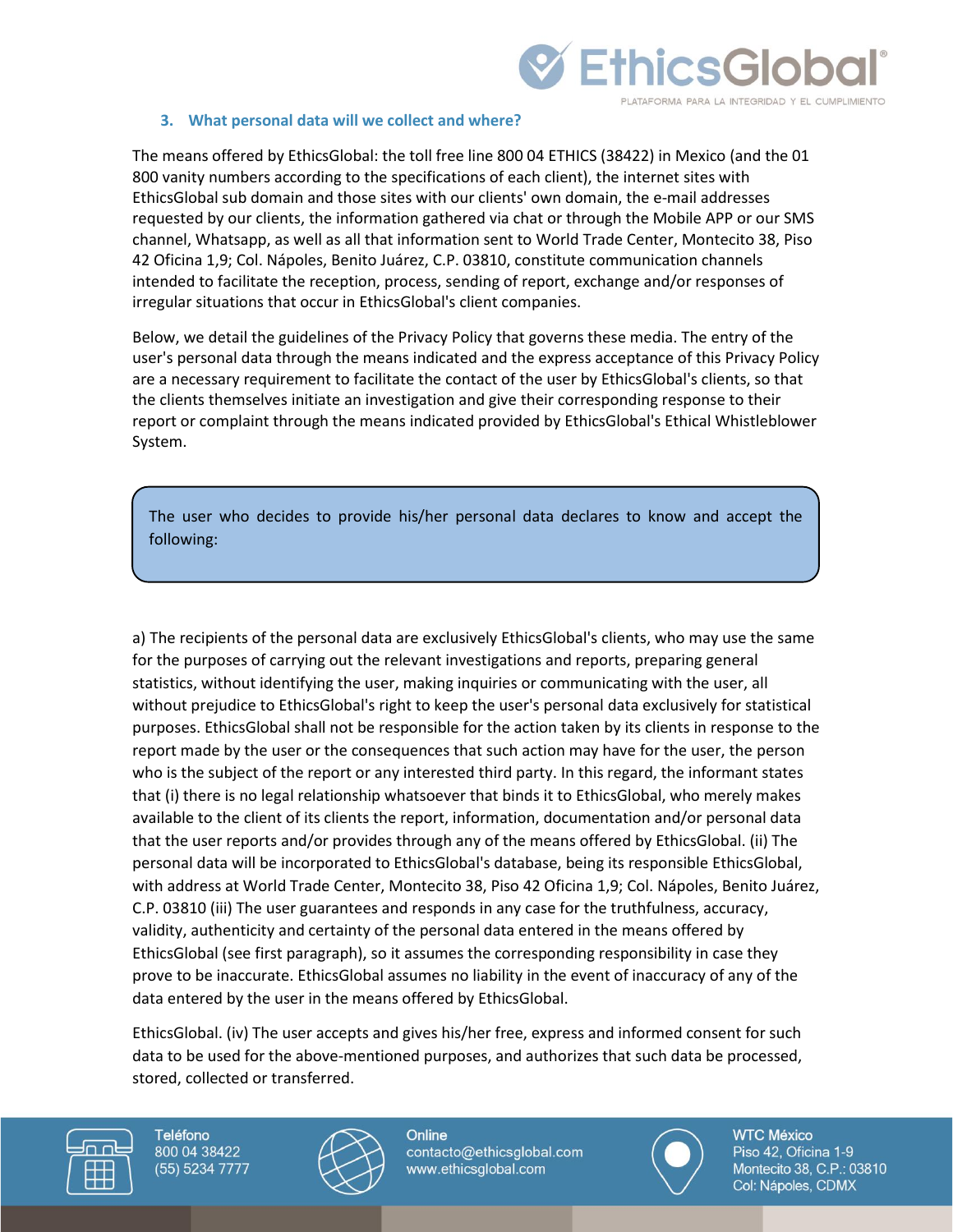# **EthicsGlob**

**PLATAFORMA PARA LA INTEGRIDAD Y EL CUMPLIMIENTO** 

The transfer of personal data of users will be made exclusively for EthicsGlobal clients, and will be exclusively for the purpose of the clients themselves to initiate an investigation, request expansion of the complaint filed with the user and / or ask questions or clarifications they consider relevant, and give the corresponding response to the report or complaint through the means indicated that EthicsGlobal makes available to its customers. (v) Regarding the transfer of personal data, EthicsGlobal undertakes to include in its agreements with its customers the obligation to respect the provisions of the rules of protection of personal data in force in the United Mexican States, this Privacy Policy, as well as all that EthicsGlobal complies with in terms of protection of privacy, security and confidentiality of information. (vi) The user who enters his personal data may, at any time and in exercise of the rights conferred by the Federal Law on Protection of Personal Data Held by Private Parties.

a) The personal data that ETHICSGLOBAL obtains and will obtain by any means from you, may be, among others:

- Name
- **Gender**
- **Address**
- E-mail address
- Landline and/or cell phone
- R.F.C.
- Position
- Employee Number

All personal data that the user voluntarily enters and provides to ETHICSGLOBAL by any means, will be subject to the security and privacy standards established in this document.

The information requested will allow us to contact you when necessary. Users may be contacted by telephone, email or by any other means or in person if required.

b) Personal Data we collect through OTHER SOURCES:





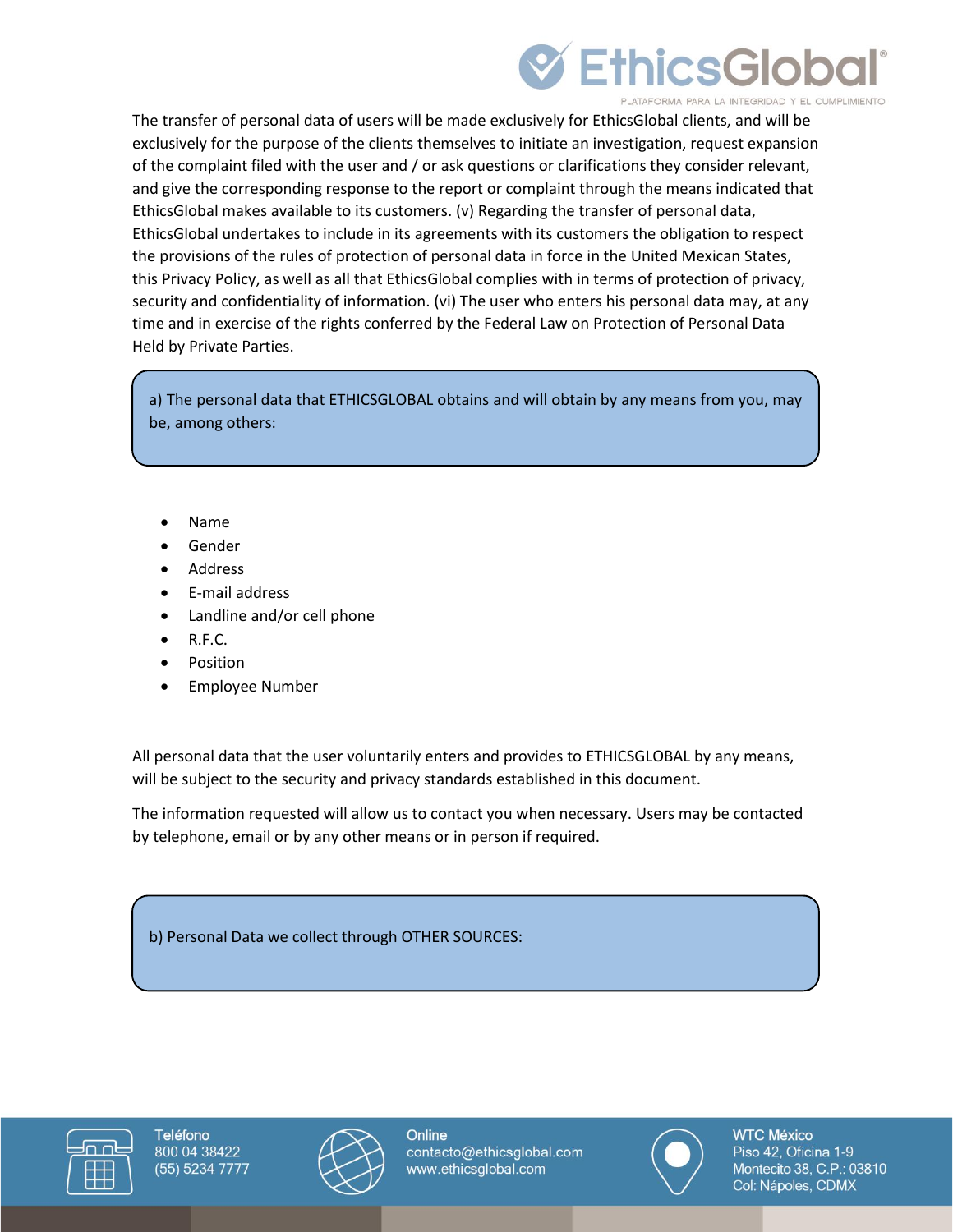

We may obtain information about you from other sources permitted by law. Such information may include, but is not limited to:

- Name
- Your gender
- Your email address
- Your telephone number
- Age
- Marital Status
- C.F.R.

# **4. How can you limit the use or disclosure of your personal data?**

The personal data provided by the user will be part of a file containing your profile, which may be modified by the owner at any time upon accreditation or identification, or if necessary, by means of the corresponding key or password.

Users are advised to update their data periodically.

To limit the use of your personal data, you can contact our Personal Data Protection Officer at the following e-mail address: cvalencia@ethicsglobal.com or call 52-61-78-78.

# **5. How to access or rectify your personal data or cancel or oppose its use?**

You have the right to access your personal data that we possess and the details of the treatment of the same, as well as to rectify them in case they are inaccurate or incomplete; Cancel them when you consider that they are not required for any of the purposes stated in this privacy notice, they are being used for non-consensual purposes or the contractual or service relationship has ended, or, Oppose the treatment of the same for specific purposes, these rights together, are called ARCO Rights.

Any holder of personal data, such as you or, if applicable, your legal representative, may exercise any of the rights to access or rectify your personal data or cancel or oppose its use, cancellation or opposition before the companies that have them in their databases.

It is important to note that the exercise of each of these rights is independent of each other, that is, it is not necessary to exhaust one to exercise any of the other three.





Online contacto@ethicsglobal.com www.ethicsglobal.com

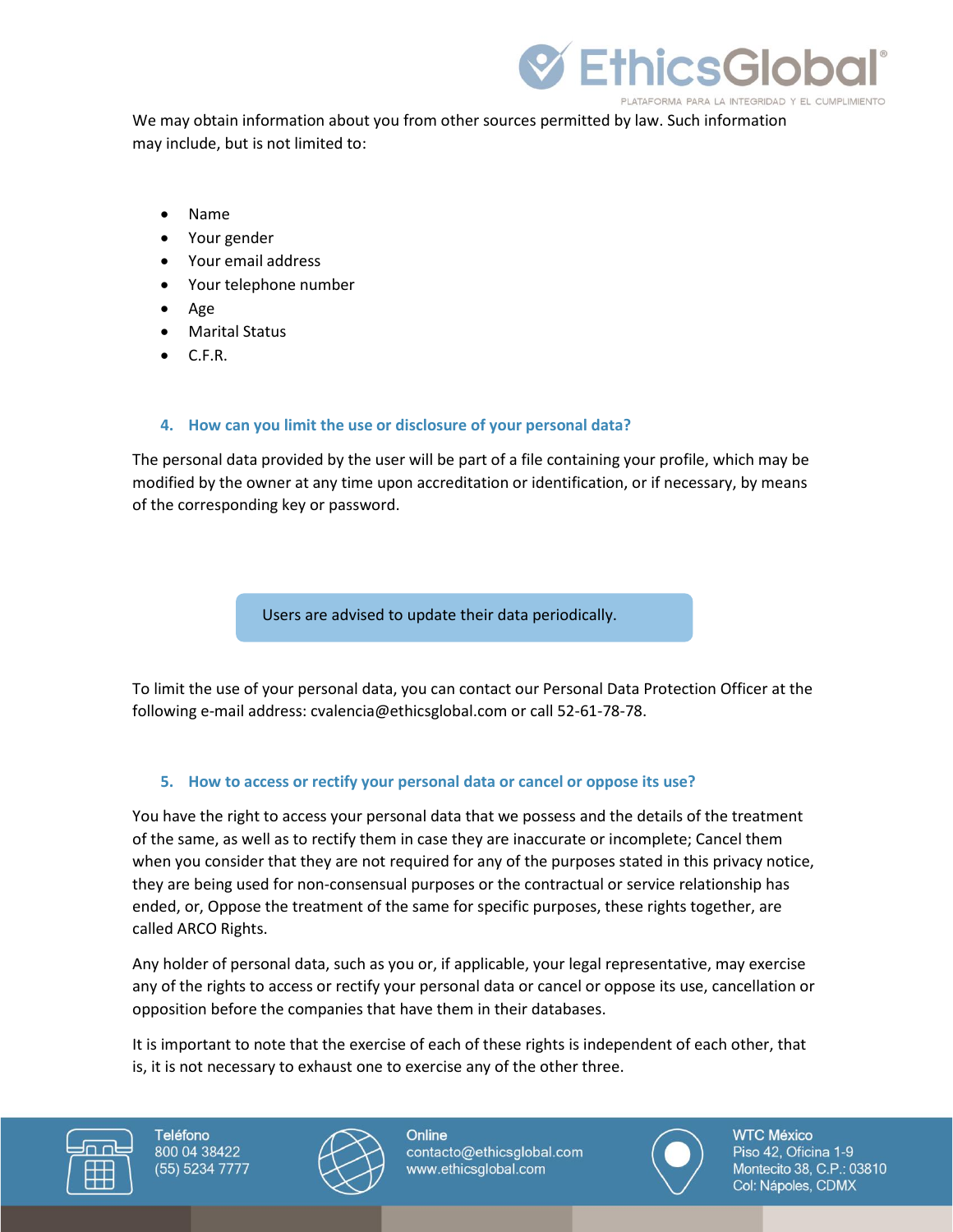

Procedure to Access or Correct your Personal Data or Cancel or Oppose its Use.

#### (as of January 06th, 2012)

The mechanisms that have been implemented for the exercise of such ARCO rights are through the presentation of the respective request in writing, before our Responsible of the Personal Data Protection Area, at the following address: Calle MONTECITO 38, PISO 42 OFICINA 1,9; COL. NÁPOLES, BENITO JUÁREZ, CP. 03810, or by sending your request to the following email: dpo@ethicsglobal.com

Once the request has been submitted (format that can be requested to the person responsible for the safekeeping of the personal data to the e-mail: cvalencia@ethicsglobal.com), you have a maximum period of 20 working days to respond, and 15 more working days to exercise the right you request, in case it is appropriate.

The deadlines may be extended once and for an equal period when there are facts that justify it.

ETHICSGLOBAL may totally or partially refuse to allow access, or to carry out the rectification or cancellation of personal data, or to grant opposition to the processing thereof when:

- The applicant is not the owner of the personal data, or the representative is not duly accredited.
- The individual or company does not have the personal data in its possession.
- Personal data of a third party is harmed.
- There is any legal impediment or resolution of a competent authority that restricts the exercise of any of the ARCO rights.
- The requested rectification, cancellation and opposition has been previously carried out.
- When the contractual rights of ETHICSGLOBAL AND ITS BUSINESS PARTNERS are affected.

ETHICSGLOBAL must communicate and justify when any of the above assumptions occur and cannot carry out the action that was requested.

The delivery of the data will be free of charge, and the holder will only have to cover the justified shipping costs or the cost of reproduction in copies or other formats. However, if the same person repeats his request in a period of less than twelve months, the costs will not be greater than three days of the General Minimum Wage in force in the Federal District, unless there are modifications to the privacy notice that motivate new consultations.

Your request must contain the following information:

The request must be submitted to the address indicated above, or via e-mail to the e-mail address indicated above. The request must contain the following information:





Online contacto@ethicsglobal.com www.ethicsglobal.com

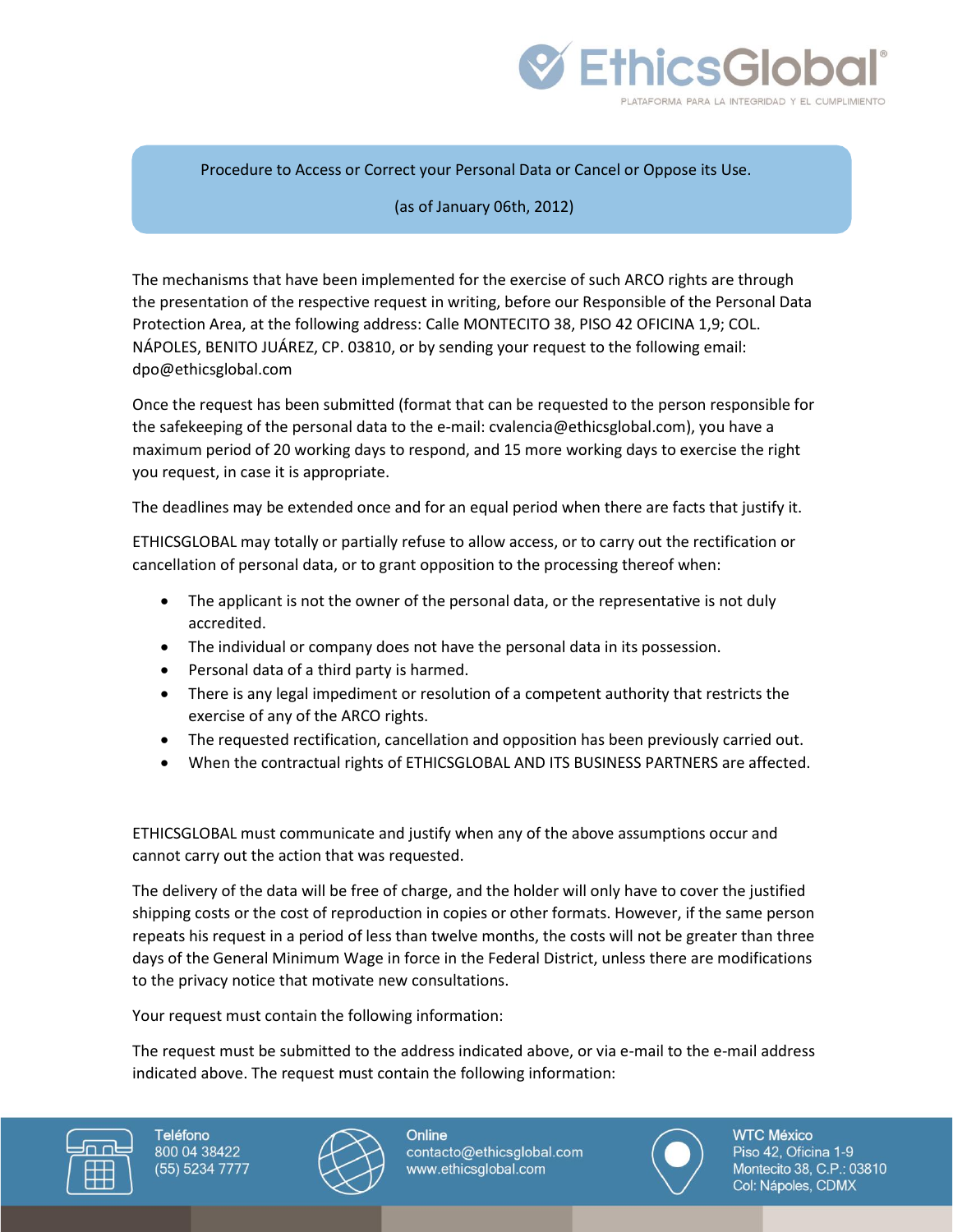

- Your name and address or mean to receive communications.
- Your identification or documents proving the personality of your legal representative.
- Specify the data you wish to access or rectify or cancel or oppose to its use as well as any document that justifies the rectification, or,
- Any other element or document that facilitates the location of your personal data.

# The deadlines for responding to your request are as follows:

Once the request has been submitted, ETHICSGLOBAL has a maximum period of 20 working days to respond, and 15 more working days to make effective the exercise of the right requested, in case it is appropriate.

The deadlines may be extended once and for an equal period when there are facts that justify it.

To learn about the procedures, requirements and deadlines, you can contact our Personal Data Protection Area Manager at dpo@ethicsglobal.com, or call 5552617878, or request information at the address located at Montecito 38, Piso 42 Oficina 1,9; col. Nápoles, Benito Juárez, C.P. 03810.

### **6. How can you revoke your consent for the processing of your data?**

At any time, you may revoke the consent you have given us for the processing of your personal data, so that we stop using them.

# Procedure to revoke your consent. (As of January 06, 2012)

For a correct attention to your request to revoke your consent for the use of your personal data, you must submit to the above address, or via e-mail to the above mentioned e-mail the request containing the following information:

- 1. Your name and address or means to receive communications.
- 2. Your identification or documents proving the personality of your legal representative.
- 3. Specify the data with respect to which you wish to revoke your consent for the treatment of the same.
- 4. Any other element or document that facilitates the location of your personal data.





Online contacto@ethicsglobal.com www.ethicsglobal.com

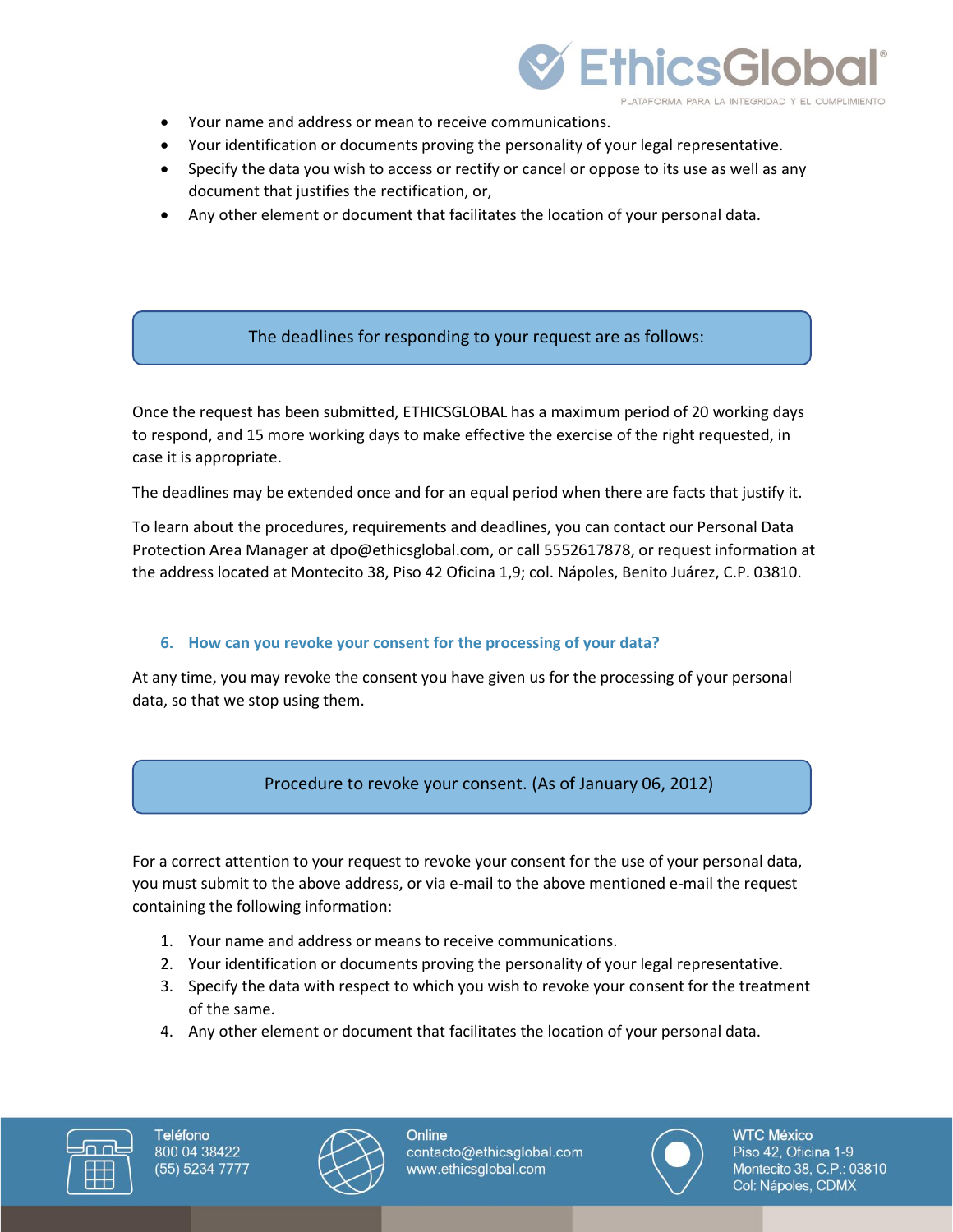

#### The deadlines for responding to your request are as follows:

Once the request has been submitted, THE COMPANY has a maximum period of 20 business days to respond, and 15 more business days to make effective the revocation of your consent for the processing of your data, if applicable.

The deadlines may be extended only once and for an equal period when there are facts that justify it.

#### **7. COOKIES AND WEB BEACONS**

Cookies are text files that are automatically downloaded and stored on the hard drive of the user's computer equipment when browsing a specific Internet page, which allow the Internet server to remember some data about the users accessing the websites provided by EthicsGlobal as part of the Ethical Whistleblower System, as well as to track certain behaviors or activities.

Cookies allow us to recognize users, detect the bandwidth they have selected, identify the most relevant information, calculate the size of the audience and measure certain traffic parameters.

Web beacons are images inserted in a web page or email, which can be used to monitor the behavior of a visitor, such as storing information about your IP address, duration of interaction time on that page and the type of browser used, among others.

We use cookies and web beacons to obtain personal information from you, such as the following:

Understand and save user preferences for future visits,

Track advertisements,

Collect additional data about site traffic and site interaction in order to offer better site experiences and tools in the future. We may also use trusted third-party services that track this information on our behalf. We will not affect the user experience

These cookies and other technologies can be disabled. To learn how to do this, please refer to the following link or email address http://www.benchmarkemail.com/es/help- FAQ/answer/how-can-I-disable-cookies-on-my-browser-web

#### **8. Transfer of personal data and confidentiality**





Online contacto@ethicsglobal.com www.ethicsglobal.com

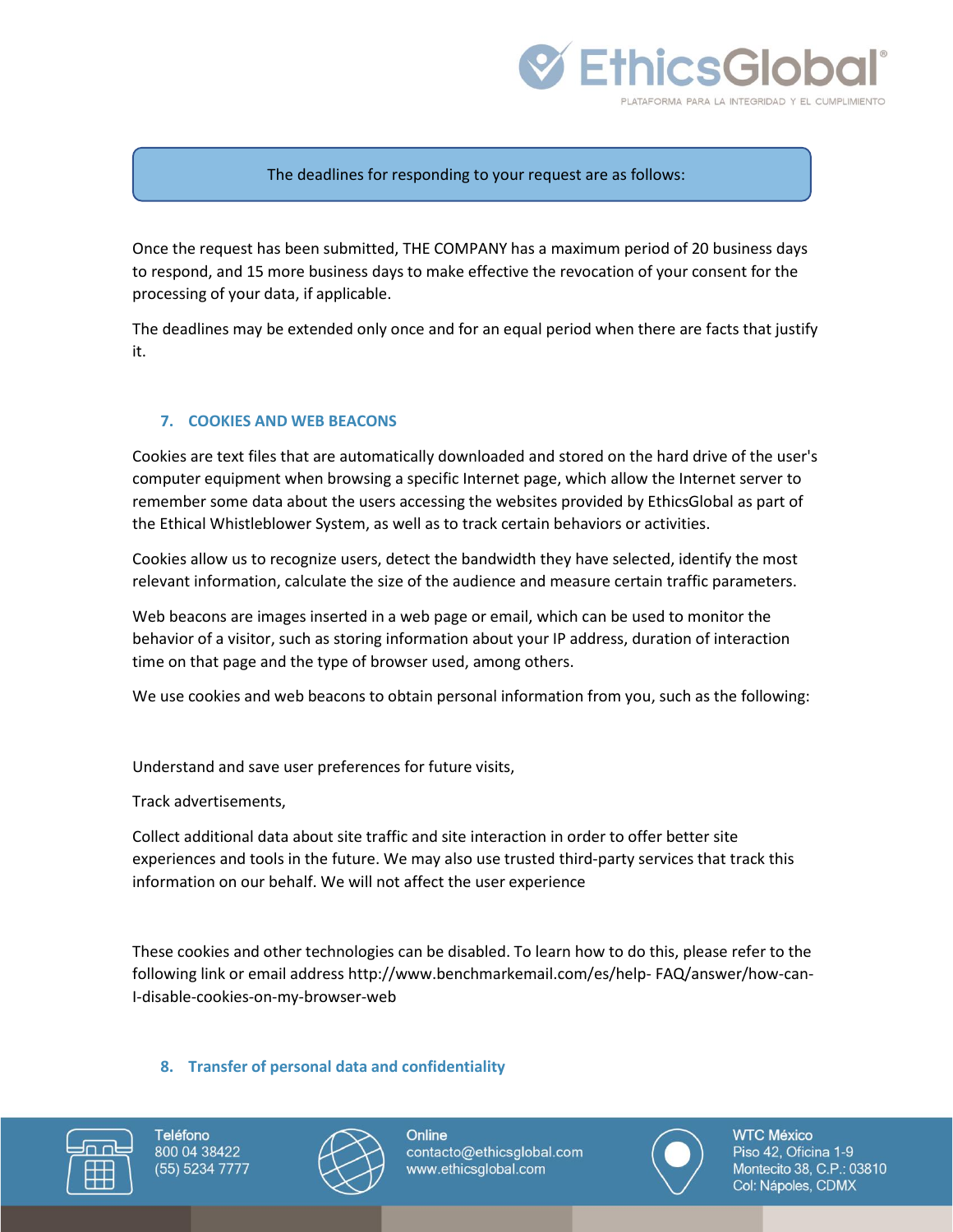

When the user is in any of the ethical systems provided by EthicsGlobal they will share your information with THE COMPANY, unless otherwise specified.

EthicsGlobal has no obligation to keep confidential any other information that the user provides through newsletters and online chats (chats), as well as through cookies, the above based on the terms established in Article 109 of the Federal Copyright Law and Article 76 bis, Section I, of the Federal Consumer Protection Law.

The information may only be disseminated in special cases, such as identifying, locating or taking legal action against those who violate the conditions of our services, cause damage or interfere with the rights of "ETHICSGLOBAL", its properties, other users of the portal or any person who could be harmed by such actions.

THE COMPANY will NOT sell, give away, provide or rent confidential information to third parties. If the user does not want his/her data to be shared, they may dispense with a specific service or refrain from participating in our promotions or contests.

THE COMPANY undertakes not to transfer your personal information to third parties without your consent, except for the exceptions provided by law.

Your personal information will be used for the purposes stated in this privacy notice; therefore, THE COMPANY will NOT share confidential information with third parties, except with the express authorization of its subscribers or when required by court order to comply with certain procedural provisions.

The security and confidentiality of the data provided by users when contracting a service or purchasing a product online will be protected by a secure server under the Secure Socket Layer (SSL) protocol.

Secure Socket Layer (SSL) protocol, in such a way that the data sent will be transmitted encrypted to ensure its safekeeping.

To verify that you are in a protected environment, make sure that an S appears in the navigation bar. Example: https://

However, and in spite of having every day safer tools, the protection of the data sent through Internet cannot be guaranteed to 100%; so once received, every effort will be made to safeguard the information.

If you do not express your opposition for your personal data to be transferred, it will be understood that you have given your consent to do so.

We undertake not to transfer your personal information to third parties without your consent, except for the exceptions set forth in Article 37 of the Federal Law for the Protection of Personal Data in Possession of Individuals, as well as to carry out this transfer under the terms set forth in the law.

Article 37 of the Federal Law for the Protection of Personal Data in Possession of Individuals.





Online contacto@ethicsglobal.com www.ethicsglobal.com

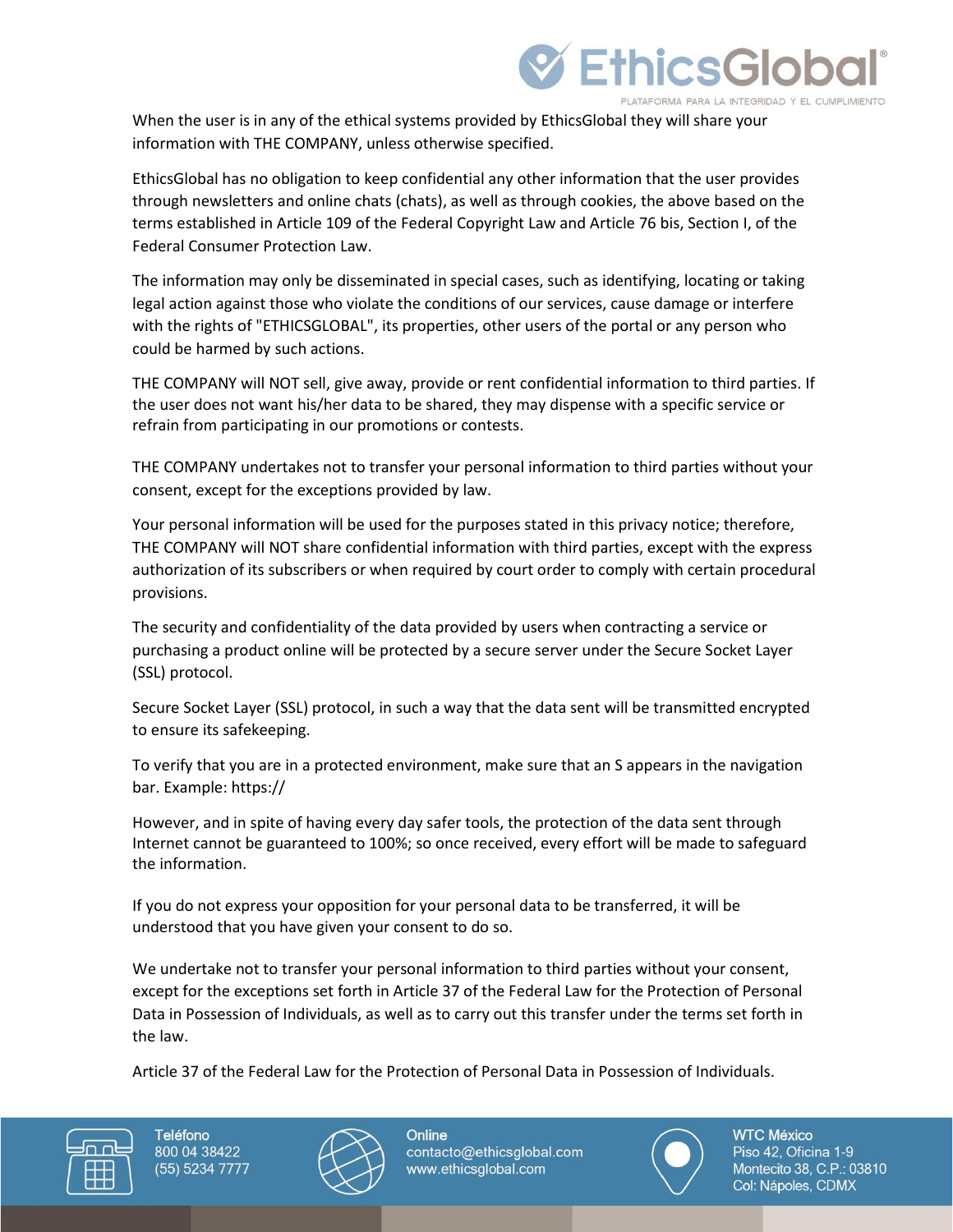

Article 37.- National or international transfers of data may be carried out without the consent of the data owner when any of the following events occur:

- I. When the transfer is provided for in a Law or Treaty to which Mexico is a party.
- II. When the transfer is necessary for prevention or medical diagnosis, the provision of health care, medical treatment or the management of health services.
- III. When the transfer is made to holding companies, subsidiaries or affiliates under the common control of the responsible party, or to a parent company or any company of the same group of the responsible party that operates under the same internal processes and policies.
- IV. When the transfer is necessary by virtue of a contract entered into or to be entered into in the interest of the owner, by the data controller and a third party.
- V. When the transfer is necessary or legally required for the safeguarding of a public interest, or for the procurement or administration of justice.
- VI. When the transfer is necessary for the recognition, exercise, or defense of a right in a judicial proceeding.
- VII. When the transfer is necessary for the maintenance or fulfillment of a legal relationship between the data controller and the data subject.

### **9. Modifications to the privacy notice**

ETHICSGLOBAL reserves the right to make changes or updates to this privacy notice at any time and adapt them to new legislation, jurisprudence, internal policies or new requirements for the provision or offering of our services or products.

These modifications will be available to the public through the following means: I) on our website (privacy notice section); II) visible announcements in our branches; III) or we will send them to the last email address you have provided us.

It is the user's responsibility to periodically read the privacy policies in order to be aware of such modifications.

# **10. To whom can you submit your complaints and denunciations about the improper processing of your personal data?**

If you believe that your right of protection of personal data has been violated by any conduct of our employees or our actions, or there is any violation of the provisions of the Federal Law on





Online contacto@ethicsglobal.com www.ethicsglobal.com